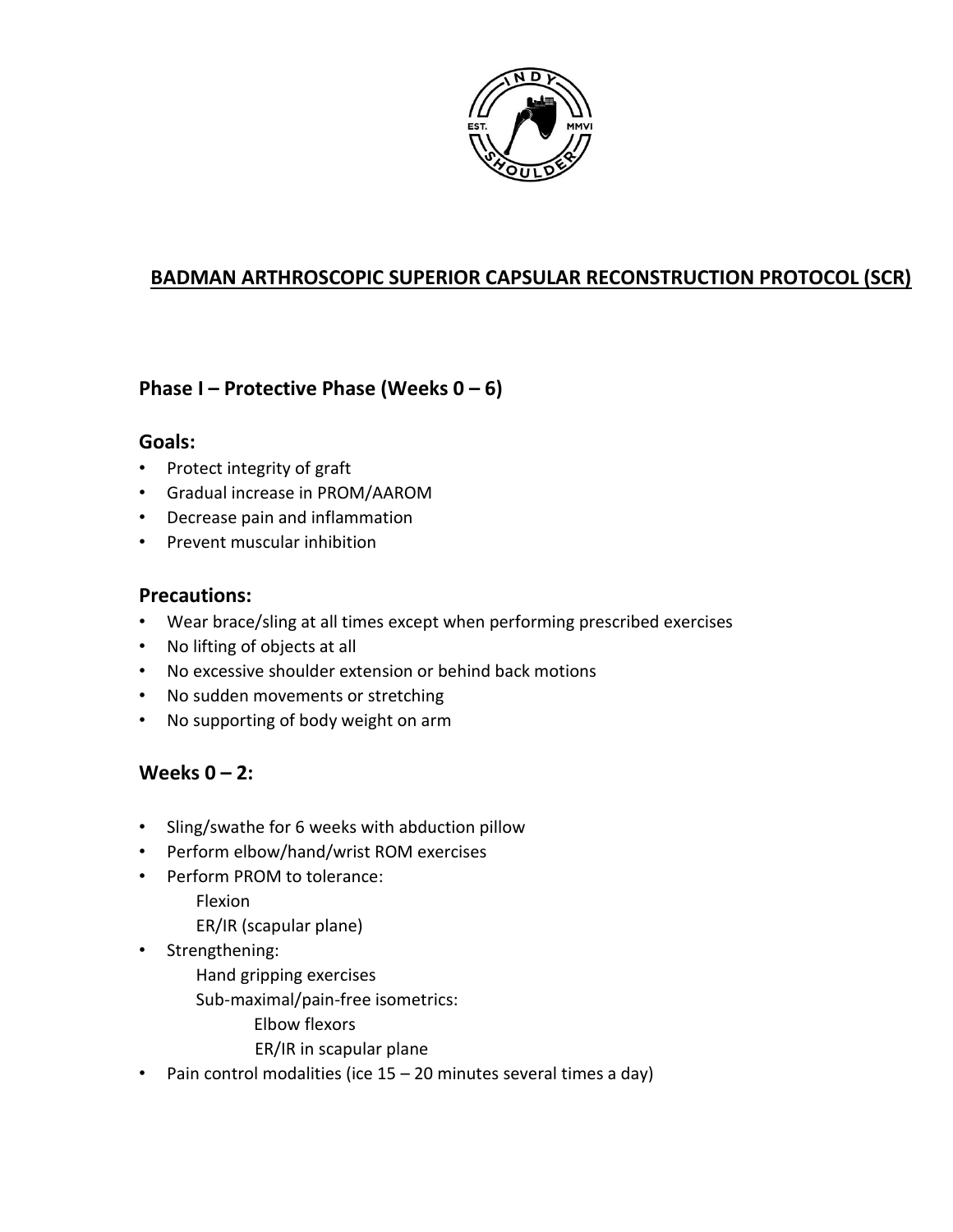

### **Weeks 3 – 4:**

- Continue brace or sling
- May initiate pendulums (no bigger than softball)
- PROM:
	- Flexion to tolerance
	- ER/IR to tolerance in scapular plane
	- ER/IR to 45° @ 90° abduction
- AAROM:
	- ER/IR to tolerance in scapular plane
- Strengthening:
	- Rhythmic Stabilization drills
		- Flexion/Extension at 90-100° of flexion in supine
	- ER/IR in scapular plane
	- Sub-maximal/pain-free isometrics (all with bent elbow):
		- Flexion
			- Abduction
			- ER/IR
			- Extension in neutral
- Continue pain control modalities

#### **Weeks 5 – 6:**

- Continue brace or sling until discharged by physician
- Progress to full PROM as tolerated
- AAROM:
	- Flexion to 130°
	- ER/IR to tolerance in scapular plane
	- Initiate gentle ER/IR to 45° at 90° abduction
- AROM:
	- Flexion to 90° if no shoulder hiking
- Strengthening:
	- Tubing ER @ 0° abduction Isotonics (light):
		- Prone rows to neutral arm position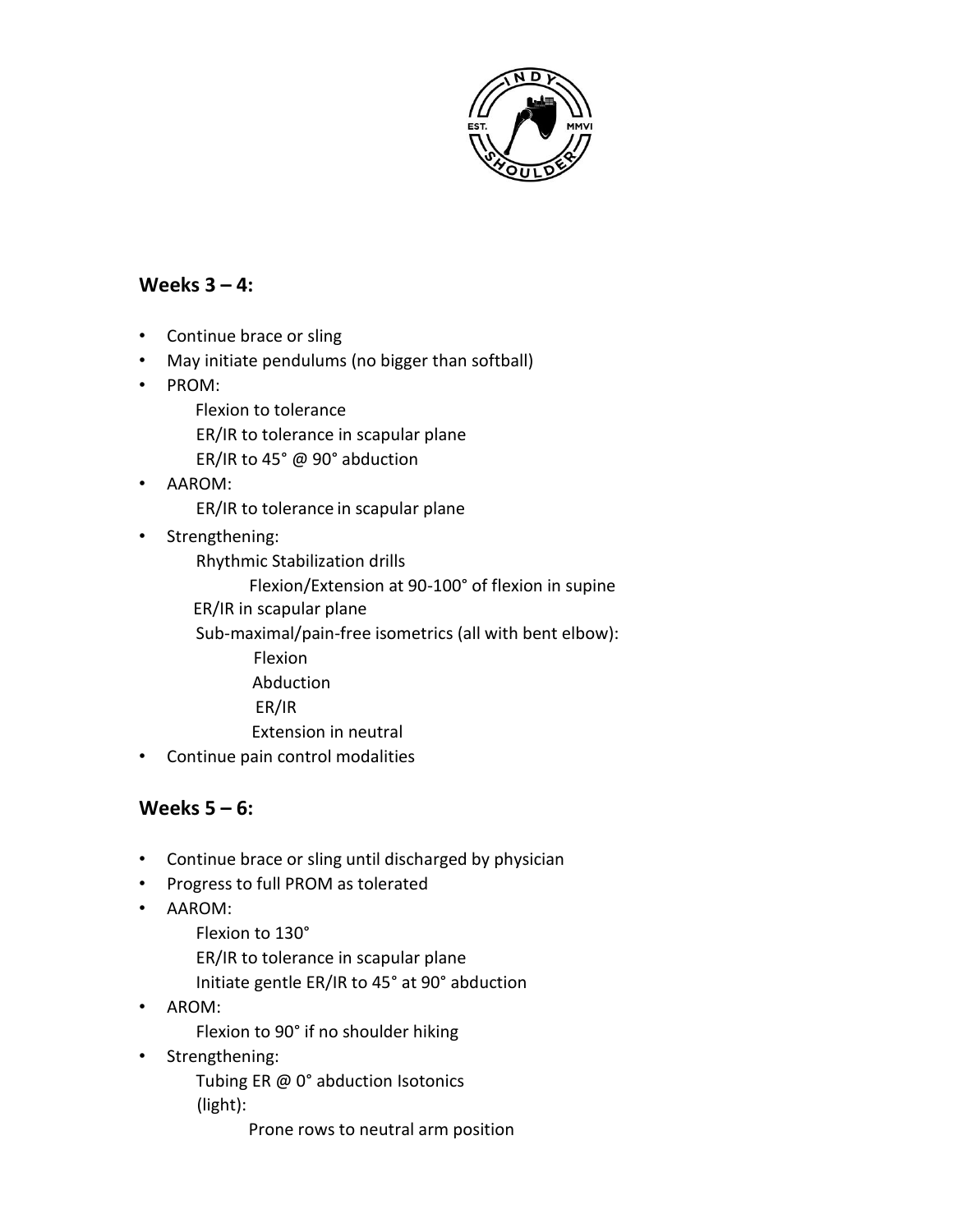

Prone horizontal abduction

Bicep curls

• Continue pain control modalities

# **Phase II – Intermediate Phase (Weeks 7 – 12)**

## **Goals:**

- Establish full A/PROM by 12 weeks
- Gradual increase in shoulder strength
- Gradual return to light functional activities

## **Weeks 7 - 9:**

- Discharge brace and sling
- Maintain full PROM with gentle stretching as needed
- Upper extremity cycle
- AAROM:
	- Flexion to tolerance
	- ER/IR to tolerance in scapular plane
	- ER/IR to tolerance at 90° abduction
- AROM:
	- Lying flat as tolerated forward elevation
- Strengthening:
	- Continue/progress rhythmic stabilization drills
	- Continue tubing ER at 0° abduction working on endurance Tubing
	- scapular strengthening to neutral working on endurance
	- Isotonics (gradually progress resistance):
		- Flexion to  $90^0$  (no resistance until AROM is performed without hiking) ER/IR in side lying
		- Prone rows
		- Prone horizontal abduction
		- Biceps/triceps

# **Weeks 10 – 12:**

- Maintain PROM/AAROM with gentle stretching if needed
- Progress AROM in supine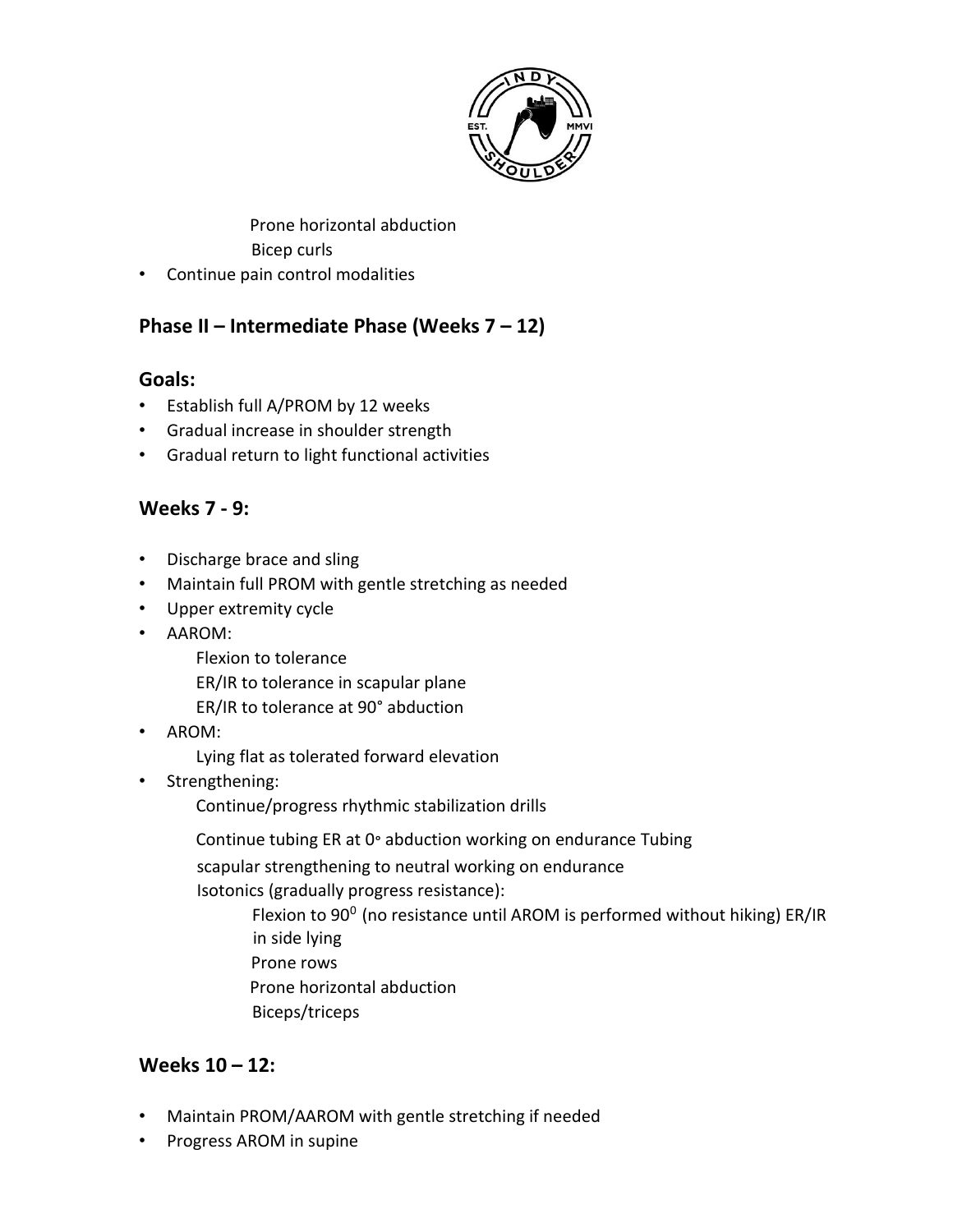

• Strengthening:

Continue/progress tubing endurance program Continue/progress isotonic strengthening program

• Begin light functional activities (no overhead activities)

# **Phase III – Advanced Strengthening Phase (13 – 20 Weeks)**

#### **Goals:**

- Maintain full, non-painful ROM
- Improve strength of general shoulder musculature focusing on deltoid/parascapular
- Improve neuromuscular control
- Gradual return to all functional activities

### **Weeks 13 – 20:**

- Maintain full PROM/AROM
- Perform self-capsular stretches if motion is tight
- Strengthening program:
	- Continue isotonic/tubing and stabilization strengthening
	- Closed chain stabilization drills
	- High-speed isokinetics for ER/IR in neutral (16 weeks) Begin
	- general shoulder strengthening with precautions:
		- Latissimus pulls with narrow grip and arms in front of body Chest press with light dumbbells keeping elbows anterior to shoulder Machine rows
		- Military press with light dumbbells and arms in front only

### **Phase IV – Return to Activity Phase (Weeks 21 – 24)**

#### **Goals:**

- Gradual return to recreational and occupational activities
- Educate patient on limitations of shoulder (will have strength deficits with arm abducted and weight applied—from lack of supraspinatus)